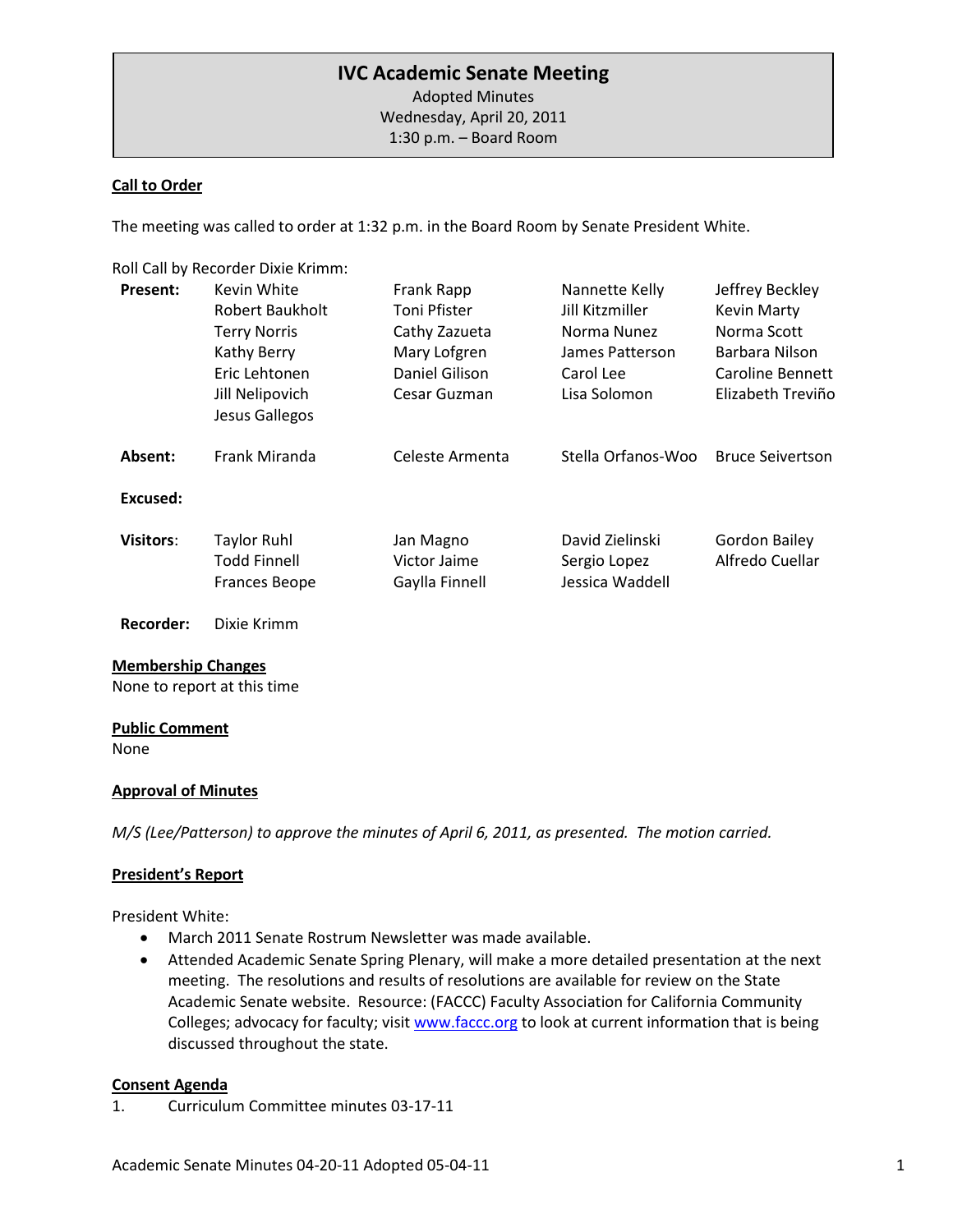- 2. Credit-by-Exam revisions
- 3. AP 5075 Course Adds and Drops
- 4. AP 3290 Institutional Review Board Policies and Procedures
- 5. BP 3560 Alcoholic Beverages

James Patterson requested that item #2 be removed from the consent agenda list as it was going to be discussed at the Curriculum Committee meeting tomorrow, April 21, 2011.

*M/S (Rapp/Nunez) to approve the above consent agenda items with the exception of item #2 Credit-by-Exam revisions. The motion carried.*

### **Action Items**

1. Right of  $1^{st}$  Refusal Policy – revision of Distance Ed policy for campus-wide application

*M/S (Nunez/Lehtonen) to support the change to the Right of 1st Refusal Policy as presented. The motion carried.*

Discussion:

- Michael Heumann The current policy is vague and does not put any limit on the right of first refusal. It could be interpreted in different ways. Modifications that are being proposed would give the time limit.
- James Patterson spoke against the right of first refusal policy gives false assumption, assumes that materials developed by the originating instructor would be used when in actuality the instructor would use materials of they create themselves. Also, the policy promotes a sense of isolationism and competition among faculty, whereas curriculum best practices call for faculty to work collaboratively.
- Gaylla Finnell to clarify; the policy originally came from the Distance Education committee, but when it was put into the current policy it included all courses. What CTA wanted from Academic Senate was to either support inclusion of the document or not since it was originally recommended by the Academic Senate.
- Members continued discussing and clarifying the changes for approval of the policy. A yes vote would indicate approval of the changes; a no vote would leave the document in its original form.
- In favor of the motion  $-14$ , opposed  $-4$ .
- 2. Flex Calendar for 2011-12 Need chair and committee
	- Kathy Berry CTA has developed a calendar that includes flex; this committee will have an important task during the next month as the deadline for submission is June 1, 2011.

#### Volunteers:

Kevin White (Chair), Lisa Solomon, Frank Rapp, Michael Heumann, Toni Pfister \*Tina Aguirre, Taylor Ruhl, and Travis Gregory (appointed by Kathy Berry as administrative representatives – required by the State)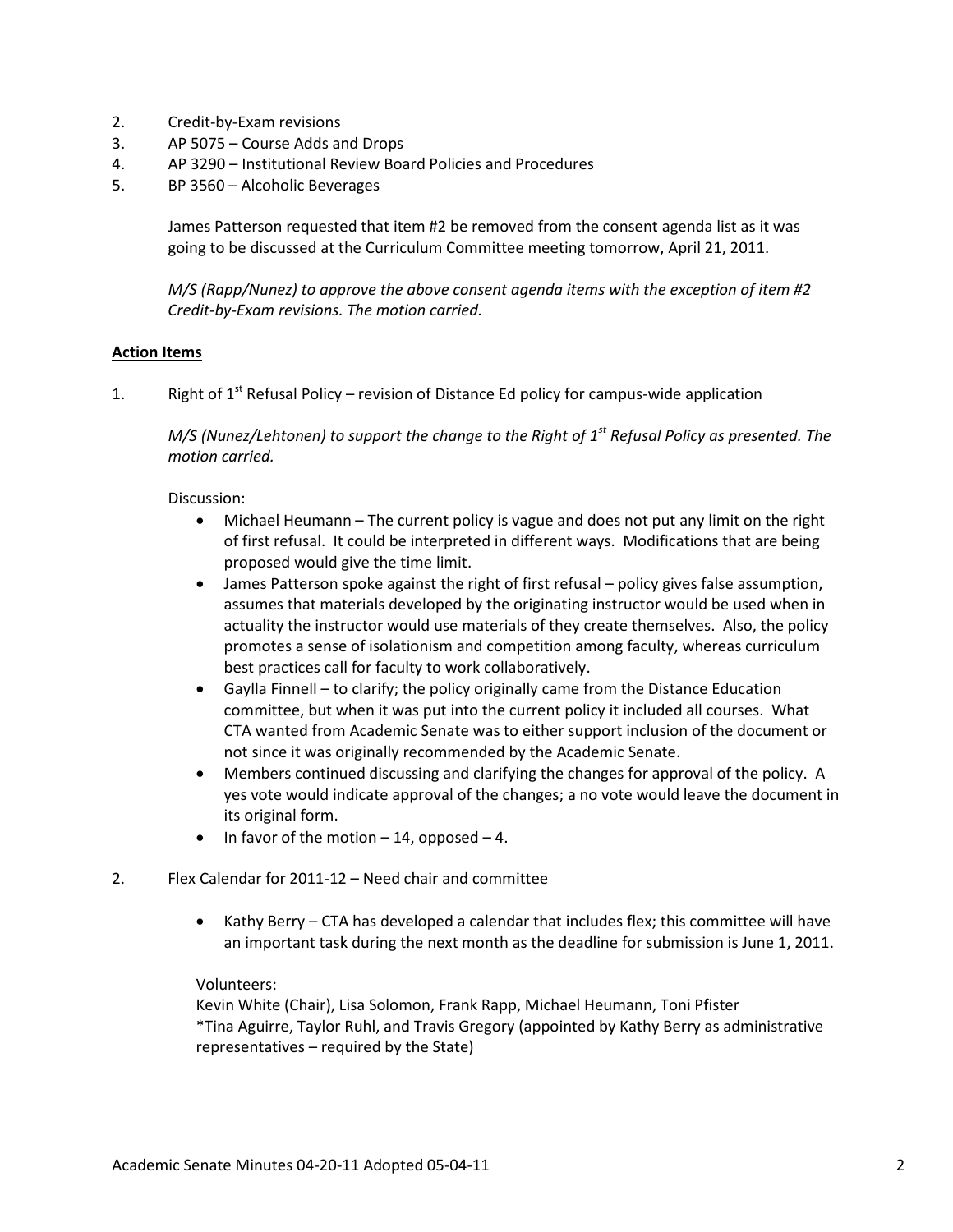- 3. Campus Instructional Structure Reorganization (formerly Dean Structure Reorganization) revised survey draft
	- Administration looking at numbers; financial information should be available at the next meeting.
	- Frank Rapp reviewed the changes made from the suggestions provided at the last meeting. Survey monkey should be ready early May.
	- One additional revision to section 1, item number 4 department to replace division.

*M/S (Lee/Solomon) to approve the reorganization survey as revised. The motion carried.*

- 4. Tenure Policy
	- a. Counseling form changes (finalizing form today)
	- b. Librarian form changes (no changes)

Discussion:

- Barbara Nilson reviewed the changes/revisions
- Gaylla Finnell the final contract will be negotiated, what is needed is the direction of the Academic Senate.

*M/S (Lee/Solomon) to approve the Tenure Review Policy as presented. The motion carried.*

#### **Discussion and Information Items**

- 1. IVC Professorship policy review of policy
	- Kevin white reviewed the board policy regarding faculty titles
	- Discussion ensued regarding the titles; importance of use of titles for correspondence, necessity of updating the titles, and providing update and clarity to terms of titles.
- 2. Honorary Degrees for 4 individuals of Japanese Ancestry
	- Victor Jaime provided an overview of the resolution that is included on the Board agenda for this evening.
- 3. Rafael Santos Award reminder of deadline
	- Frank Rapp at this time we have received three nominations
- 4. Summer School cancellation
	- Kevin White asked for any discussion regarding the issue of summer school cancellation
	- Discussion ensued regarding the impact on students. Other colleges are cancelling summer school as well. Carol Lee provided information that may assist in referring students to alternative options.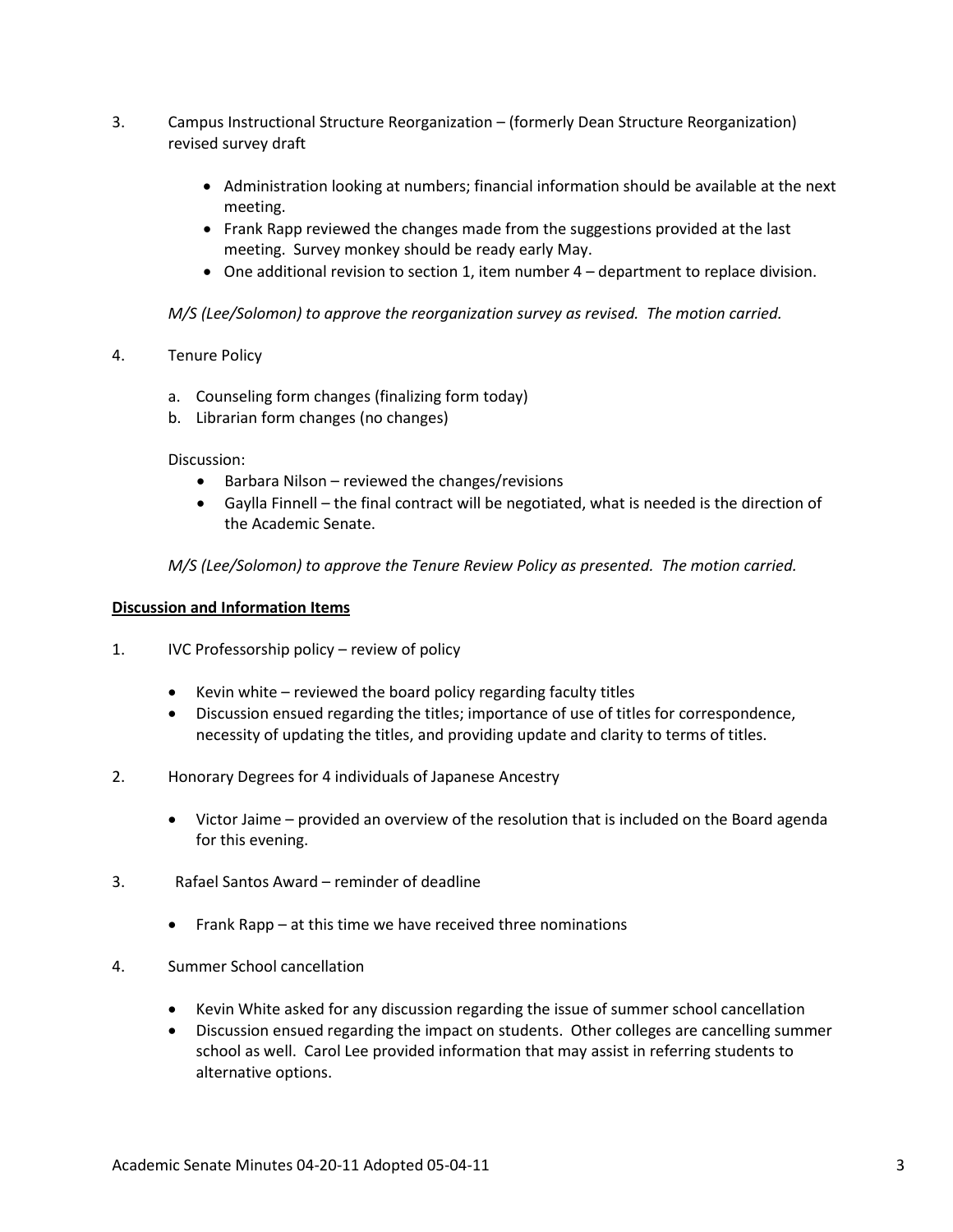- 5. Contingent faculty (part time) as Division representatives
	- Kevin White there is a plan to revise the by-laws; there was a question as to whether a part-time instructor could be included in division representation.
	- There are two representatives from each division; the second position could be a part-time individual. This would be a volunteer position.
- 6. Classified Layoffs AS support for Classified employees
	- This issue is included in the Board meeting tonight. Kevin White would like to be able to make a comment at the meeting in support of the classified and would like input from the senate.
	- Several members commented on the value of classified staff.
	- Travis Gregory commented about the layoff procedure; even though the district is asking the Board to authorize layoff notices it does not necessarily mean that all of those employees will be laid off. Efficiency issues have been discussed. According to the CSEA contract, in order to negotiate certain changes in specific types of positions a layoff notice must be given and then bargain the impacts and effects of those layoffs. There may be an appearance of more layoffs than may actually occur.
- 7. Academic Senate for California Community Colleges (ASCCC) Spring Plenary Results
	- Kevin White will address this at the next meeting.
- 8. Accreditation Training by ACCJC April 22<sup>nd</sup> at Moreno Valley College
	- Kathy Berry 10 people will be attending the self study training at Moreno Valley College, thanked Michael Heumann and Valerie Rodgers for being the 2 key officers.
- 9. AS Annual Fundraising Chair update (Friday, May 27<sup>th</sup>)
	- Update provided; email will be sent.

### **Reports**

Past President Bruce Seivertson:

• Nothing to report at this time

Treasurer Norma Nunez:

• Balance: \$3,610.00

VP of Instruction Kathy Berry:

• EMPC met last week, comprehensive program reviews have been turned in and are being reviewed by the EMPC committee for prioritization. Fall courses are being planned at a 10% reduction over last fall. Reminded by notice from the Chancellor's Office about the legislation regarding courses (example of a noncredit course given) that are outside of the three core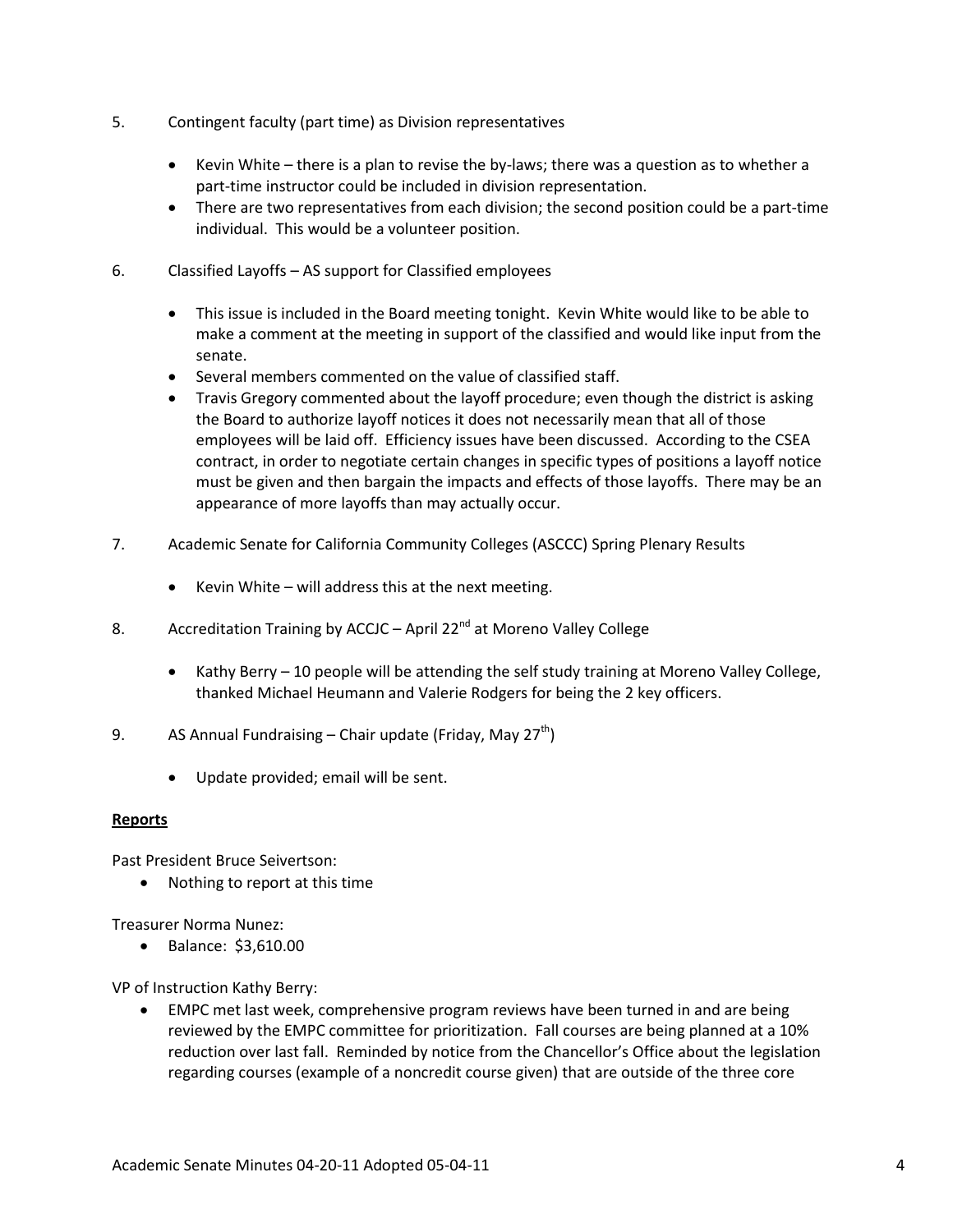missions. Beginning the process of reviewing the reorganization; to be completed by the end of the year.

Chief Financial Officer (CFO) John Lau:

• Nothing to report at this time

Basic Skills Initiative (BSI) Coordinator Frank Rapp:

• Frank Rapp – will be putting together a team that will be taking part in a series of workshops on acceleration to increase out student retention.

Student Learning Outcomes (SLO) Toni Pfister:

• Nothing to report at this time

Associated Student Government (ASG) Jesus Gallegos:

- Hands Across California full bus of students attended
- May  $4^{\text{th}}$  and  $5^{\text{th}}$  voting for next year's 2011-2012 student government. There will be a debate on Tuesday, May  $3^{rd}$ ; 13 individuals are running for 8 positions.

Contingent Faculty Representative:

• Nothing to report at this time

Collective Bargaining Units Gaylla Finnell:

• 92 survey responses; reception was successful; general membership meeting tomorrow at 3:30 in room 2131. MOU to add one Saturday to the calendar should easily pass. CTA is involved in starting a campaign to help with all education. State of emergency is called for the week of May  $13<sup>th</sup>$  and our local CTA is starting to plan an activity; will be hearing more later.

### **COMMITTEES**

- 1. Curriculum Committee James Patterson – committee meets tomorrow; hoping to close the book on 11-12 catalog revisions and updates.
- 2. Tenure Committee Nothing to report at this time
- 3. College Council Jessica Waddell – chaired her first meeting last Monday; Daniel Gilison nominated as Vice Chair, vote to be held at the next meeting.
- 4. Equivalency Nothing to report at this time

### 5. Budget & Fiscal Planning

Senate President White mentioned that he attended the last meeting; no major decisions were made other than the freeze on budget transfers; members learned how to read the budget.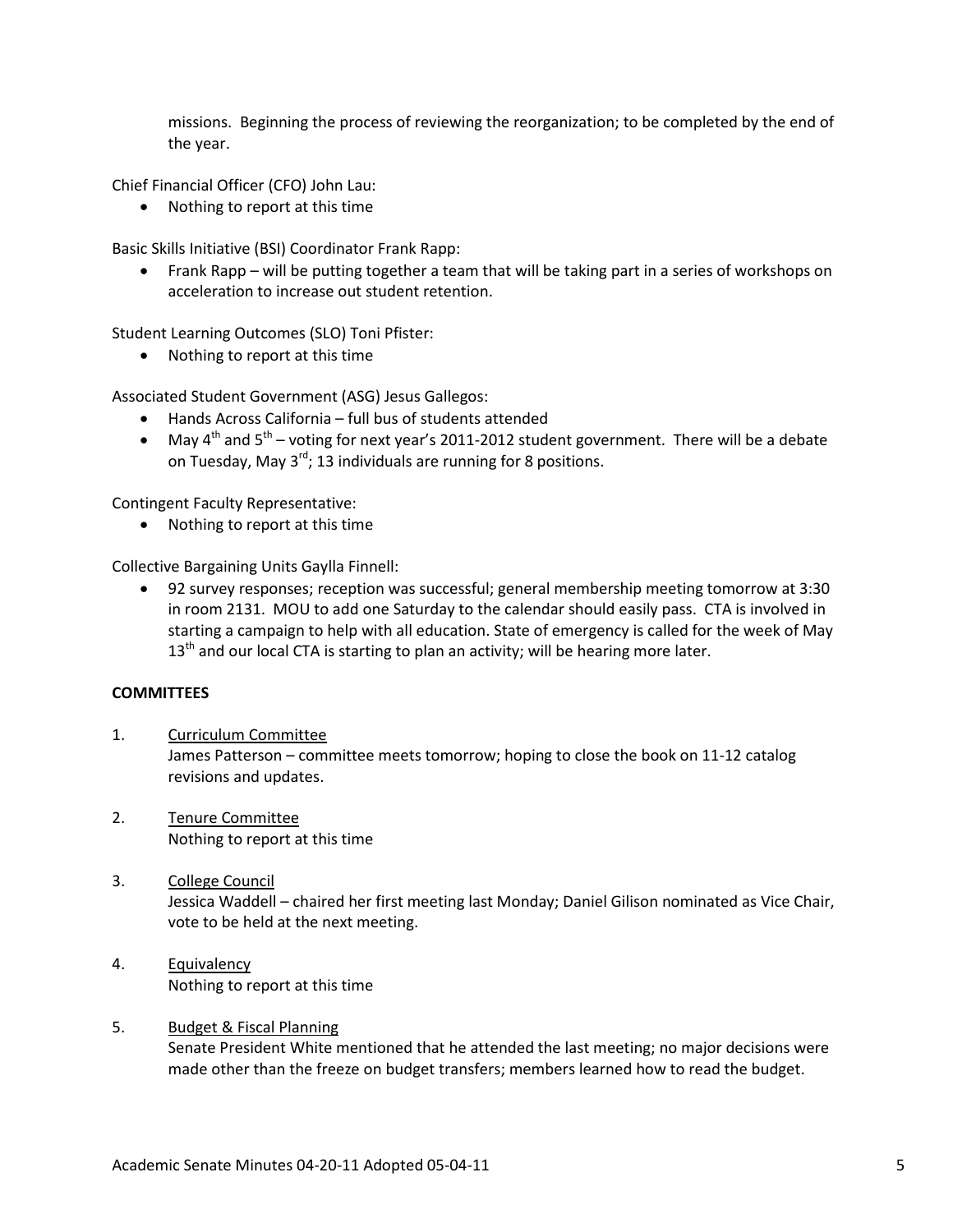- 6. Learning Support Services Taylor Ruhl – next meeting early May
- 7. Distance Education David Zielinski – recently finished the survey for the Chancellor's Office assisted by Carol Lee for the Student Services section. Andres Martinez started Etudes 101 classes to assist instructors.
- 8. Educational Master Plan Committee/CART Nothing to report at this time
- 9. Other:

# **"For the Good of the Order":**

### **Adjournment**

The meeting adjourned at 2:55 pm.

The next regularly scheduled meeting of the Imperial Valley College Academic Senate will be on Wednesday, May 4, 2011 at 1:30 p.m. in the Board Room.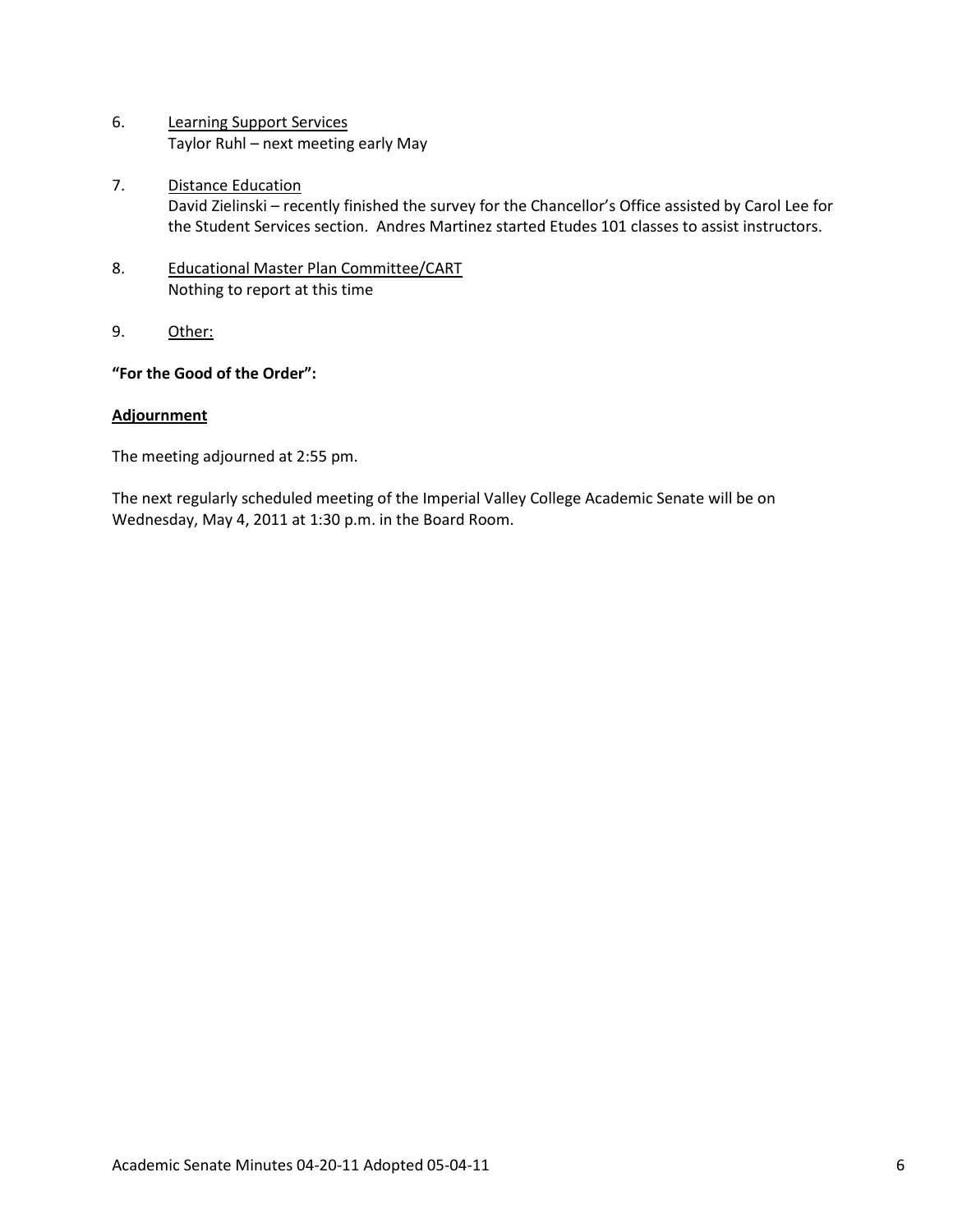# AP 5075 Course Adds and Drops

Reference:

Title 5, Sections 55024, 58004

Specific procedures for adding and dropping classes are established by the Admissions and Records Office under the guidance of the ad hoc Enrollment Operating Committee. They are consistently adapted to accommodate new technology, student and faculty needs and are published each semester in the Class Schedule.

### **Adding Classes**

Students may add classes through the registration period which will end before census. After the deadline to register, requests for exceptions must be made by the student and include the approval of the instructor. Approval or denial of the request is the responsibility of the Chief Admissions and Records Officer or his/her designee. Procedures and decision-making will be coordinated with the Vice President of Academic Services and may require his/her signature.

### **Dropping Classes**

No notation will be made on students' records for courses dropped prior to census for the course.

Students may drop (withdraw from) full-term courses up to 75% of the term, or short-term courses up to 75% of the length of the course. Symbols of W shall be recorded for courses dropped on census day through the 75% date.

- Deadline to drop without owing fees and/or be eligible for refund the last instructional day  $\bullet$ prior to census which is the first instructional day of the  $3<sup>d</sup>$  week of the term.
- Deadline to drop without receiving a mark of W the last day prior to census.  $\bullet$
- Deadline to drop with a W 75% of the length of the course or  $12<sup>th</sup>$  week.  $\bullet$

Actual dates associated with these deadlines will be published each term to insure that instructors and students have ample time to comply with these mandatory deadlines.

Instructors are required to clear their rosters of inactive enrollment as of census. Inactive enrollment in a course is defined as the following:

As of each census day, any student who has

 $(1)$ Been identified as a no show, defined as a student who fails to attend the first class meeting. For online classes, it is a student who fails to complete the initial required activity,

0<sub>R</sub>

 $(2)$ Been dropped for excessive absences, defined as a student whose continuous, unexcused absences exceed the number of hours the class is scheduled to meet per week. Online courses will substitute required activities for absences/class meetings.

An instructor may drop a student after census and up until the final drop deadline (75% of the course) if the student has excessive absences and is no longer participating in the class as long as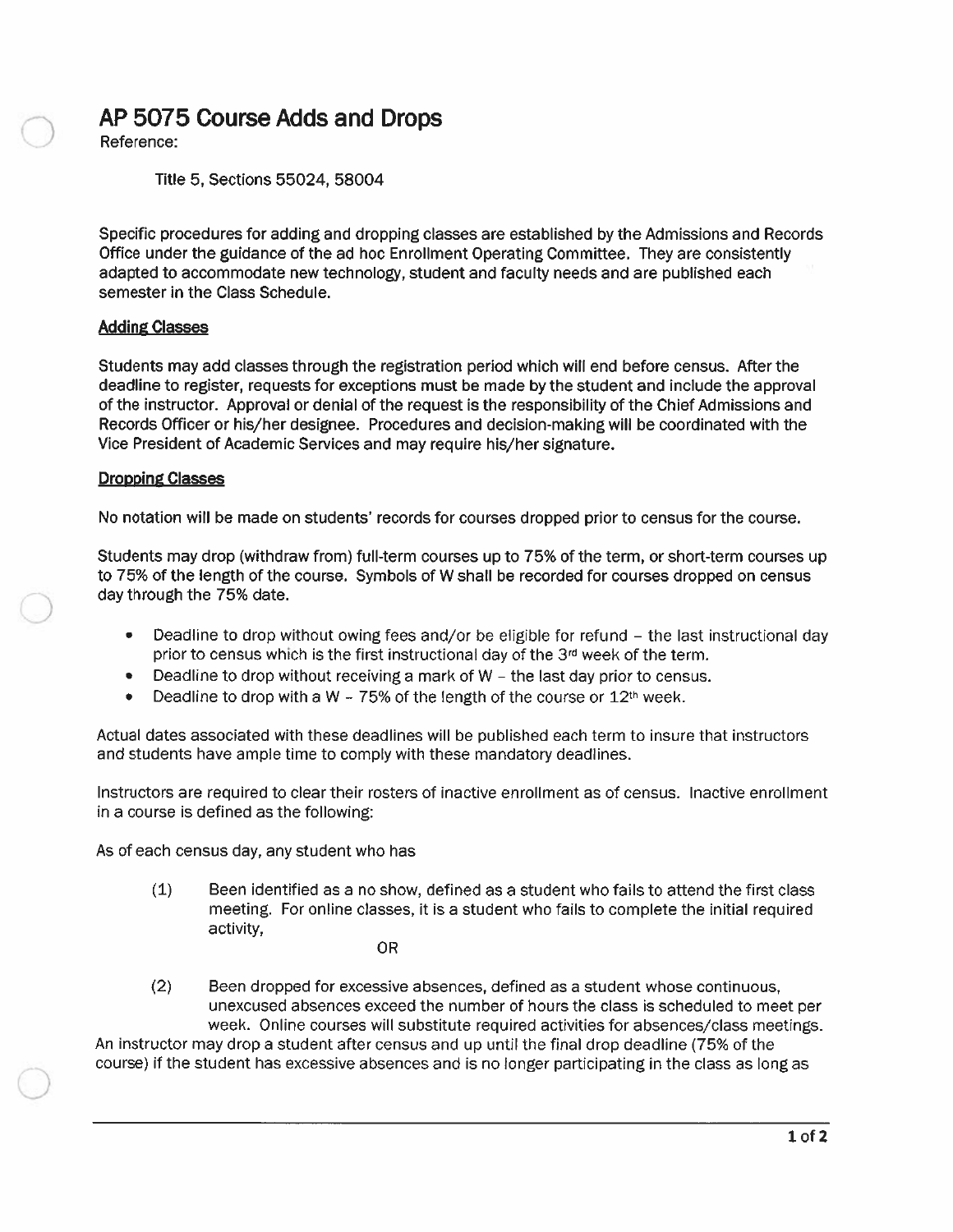said procedures are specifically noted in the class syllabus. However there is no responsibility on the part of the instructor to do so.

Students who no longer wish to participate in class are responsible for dropping themselves using the online registration system. Specific instructions and deadlines are listed each term in the Class Schedule.

Administrative withdrawals/drops after the last day to drop may be requested by students for extenuating circumstances beyond their control which prevented them from dropping on time using the petitioning process available in the Admissions and Records Office.

### **Short-Term Classes**

Enrollment procedures for short-term classes are the same as for regular classes. Deadlines are set in accordance with the California Education Code. Registration will end the day before census. Drop deadlines are as follows:

- Deadline to drop without owing fees and/or be eligible for refund 10% of the length of the  $\bullet$ course.
- Deadline to drop without receiving a mark of  $W 18%$  of the length of the course.
- Deadline to drop with a W 75% of the length of the course.  $\bullet$

#### **Maximum Number of W Symbols**

Students may not earn more than four symbols of W in any single course. They will be blocked from registering after three Ws have been earned and will be required to petition to take the course a fourth time. If more than 4 W's are earned due to extenuating circumstances, apportionment will not be claimed for attendance.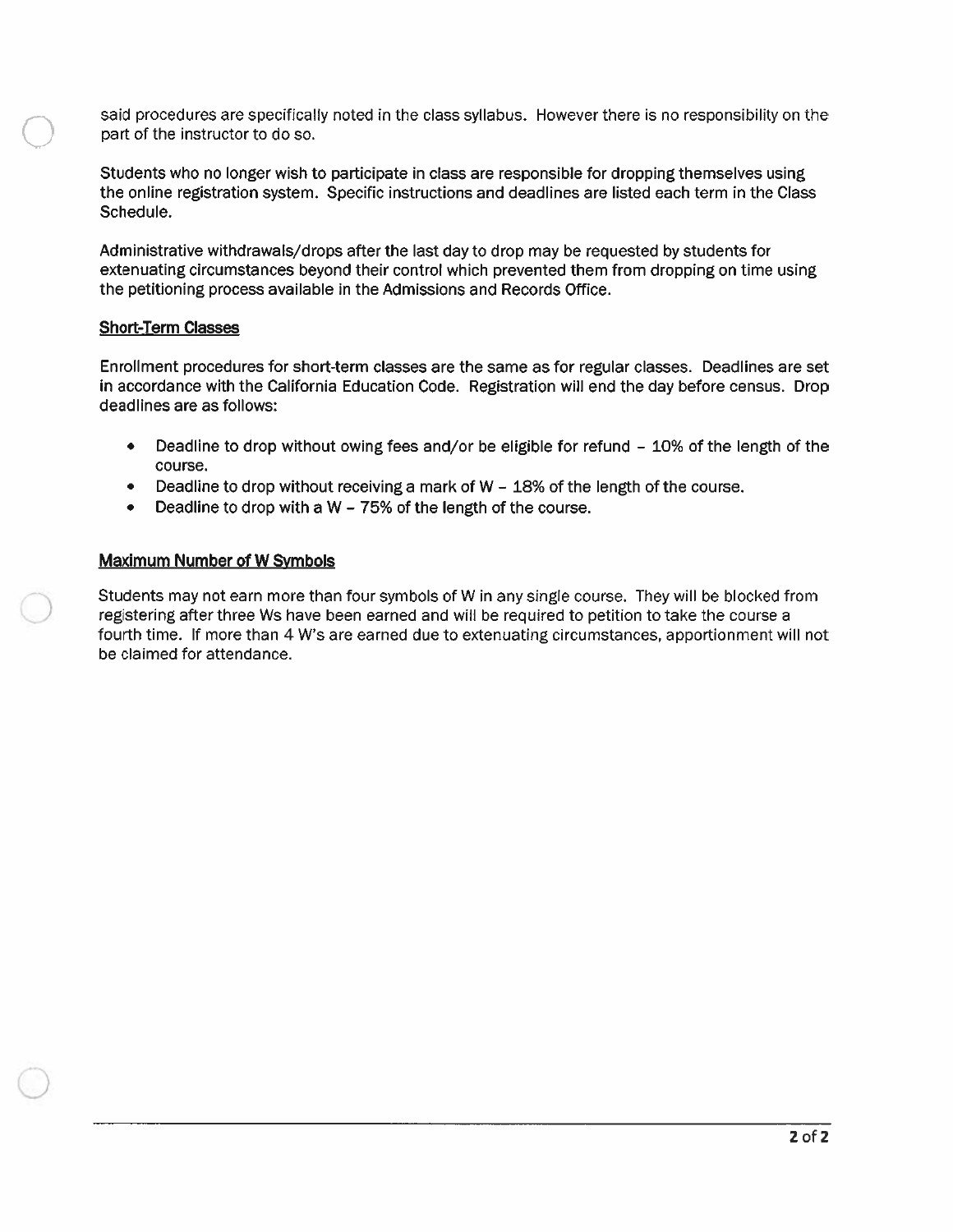#### **Institutional Review Board** AP 3290

### **Purpose**

This policy establishes procedural guidelines for the use of human subjects in grant-funded research activities. It is the institution's responsibility to comply with applicable Federal Regulations; protect the rights, well-being and personal privacy of individuals; assure a favorable climate for the conduct of academic-oriented inquiry; and, protect the interests of **Imperial Community College District** 

## **Procedures**

1. Any principal investigator related to Imperial Valley College (as defined below) who engages in scholarly research involving human subjects, either on- or off-campus, must apply to the Institutional Review Board (IRB) for approval of the research. Such approval must be obtained before undertaking the research. Individuals who meet the definition of a "principal investigator" must apply for approval from Imperial Valley College's IRB even if their research has been approved by another institution's or organization's IRB.

Under this policy, the following individuals are considered to be principal investigators:

- Imperial Valley College faculty and staff,
- Imperial Valley College faculty who are on leave, and who are conducting grantfunded research involving human subjects either at Imperial Valley College, with grant funds administered by Imperial Valley College, or with Imperial Valley College Students.
- Researchers not affiliated with Imperial Valley College who are conducting primary research with human subjects on campus. These unaffiliated researchers include visitors to the campus and off-campus scholars engaged in human subjects research on campus. While at Imperial Valley College, these individuals may, through the courtesy of an on-campus liaison, conduct IRB-approved research on human subjects. The liaison should provide the visitor with appropriate institutional forms including this Policy, and assure that the forms are sent to the Board before the research is undertaken.
- 2. No grant-funded research activity involving human subjects shall be undertaken unless an IRB has reviewed and approved such activity. This review shall determine whether the activity/research design will adequately protect the rights and welfare of such subjects.
- 3. Renewal petitions

Projects eligible for continued funding beyond the duration of the initial project award are subject to renewal application review. Projects for which scope of work or activities that involve human subjects change substantially during the project are also subject to renewal application review.

### 4. Minimum Risk Proposals - Expedited Review

Research activities which involve no more than minimal risk and in which the only involvement of human subjects as outlined below may be reviewed and approved by the IRB through its expedited review procedure. Under this procedure, the IRB review may be carried out by the chairperson of the board, or, in the chairperson's absence, by a member of the board designated by the chairperson. In reviewing research under this procedure, the reviewer may not disapprove the research. A research activity can only be disapproved after review by the full Board.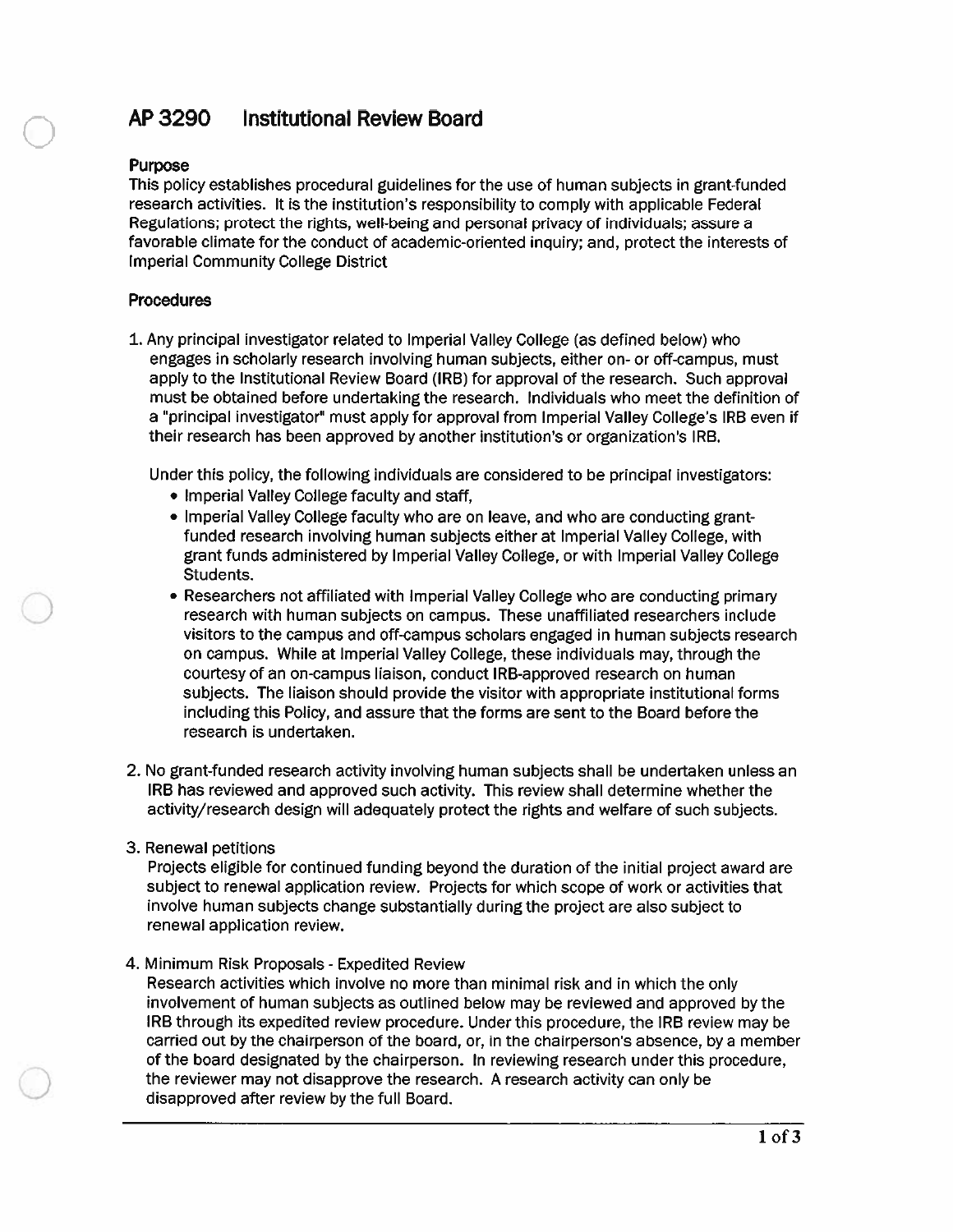The following activities shall be eligible for expedited review:

- Minor changes in previously authorized research during the period for which approval is authorized.
- Research involving survey or interview procedures where all of the following conditions occur:
	- Responses are recorded in such a manner that human subjects cannot be identified, directly or through identifiers linked to the subjects.
	- The subject's responses, if they become known outside of the research, would not place the subject at risk of civil or criminal liability or be damaging to the subject's financial standing or employability.
	- The research does not deal with sensitive aspects of the subject's own behavior, such as illegal conduct, drug use, sexual behavior, or use of alcohol, and is not likely to cause the subject undue stress, fatigue, or any other psychological reactions.
	- The research proposal makes adequate provision for obtaining the informed and voluntary participation of subjects.

If, in the reviewer's judgment, the proposal goes beyond the criteria for expedited review, it shall be subject to full board review and approval. The chair shall provide to the IRB summaries of research proposals certified through expedited review procedures and copies of review disposition letters to investigators.

All other cases require a full board review.

### **Institutional Review Board**

- 1. The purpose of the IRB is to conduct initial and continuing reviews of projects that involve the use of human subjects in accordance with the policy.
- 2. The IRB board will be composed of five members: the Vice-President for Student Services, the Dean of Counseling, the Director of Institutional Research, one Instructional Dean, and two members of the faculty from different academic divisions of the college and one member of the greater Imperial County community not affiliated with the college appointed by the Superintendent/President of Imperial Valley College to serve one to three-year terms to insure that the review board is sufficiently qualified through the diversity, maturity, experience, and expertise of its members for its advice and counsel to safeguard the rights and welfare of human subjects. The Vice-President for Student Services will serve as chair.
- 3. In the event that a conflict of interest arises with a member of the IRB related to a project under review, the member will not participate in the review process for that project.
- 4. The review board will be guided by and operate in compliance with applicable sections of Title 45, CFR, Part 46, Protection of Human Subjects, June 23, 2005.
- 5. The IRB will accept petitions for review from principal investigators at any time and will return decisions within twenty (20) working days. Decisions will be in writing. To be eligible for review, petitions for review will contain the following information:
	- Name of Principal Investigator with e-mail address and telephone number with signature and date.
	- Name of Co-Principal Investigators with e-mail addresses and telephone numbers.
	- Administering division or department of project.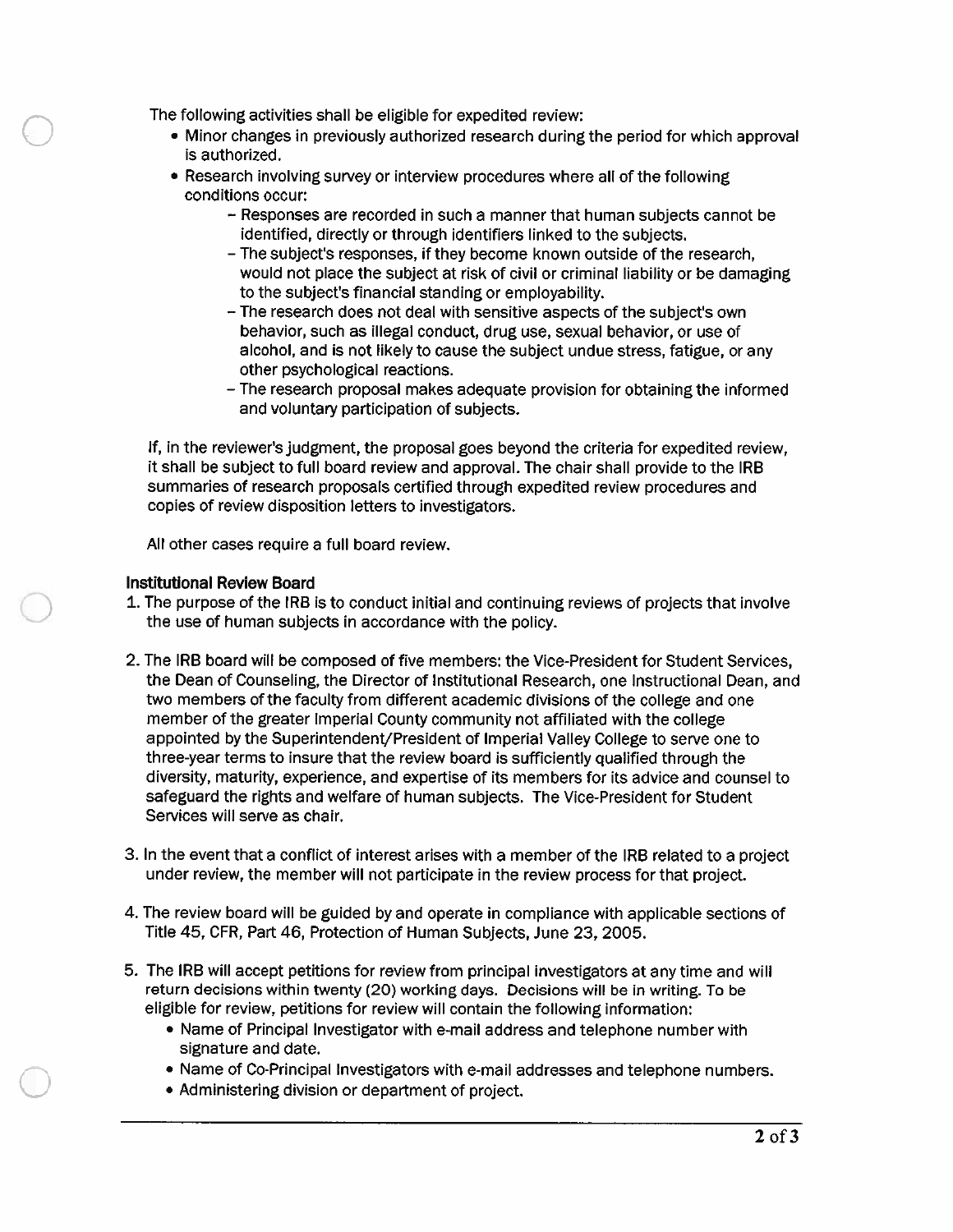- Project duration.
- Project title.
- Funding Agency and Proposal ID number (if applicable).
- Statement addressing real or potential conflict of interest.
- Indication of whether or not the project may be exempt from full board review.
- Brief statement of how human subjects are to be involved in the project.
- Project summary.
- Copy of the grant proposal.

The following types of projects are exempt from IRB review: data gathered for the purposes of fundraising; market research for the purposes of admissions recruiting; recruiting efforts for faculty or staff; and statistical data collected for the management of institutional affairs, including surveys of students, prospective students, and alumni. Please note that a project that does not clearly fall into one of these categories should be brought to the IRB Chair for a determination of whether it is exempt. The determination as to whether a project is exempt from Board review cannot be made by the principal investigator(s) themselves.

Adopted on XX-XX-2011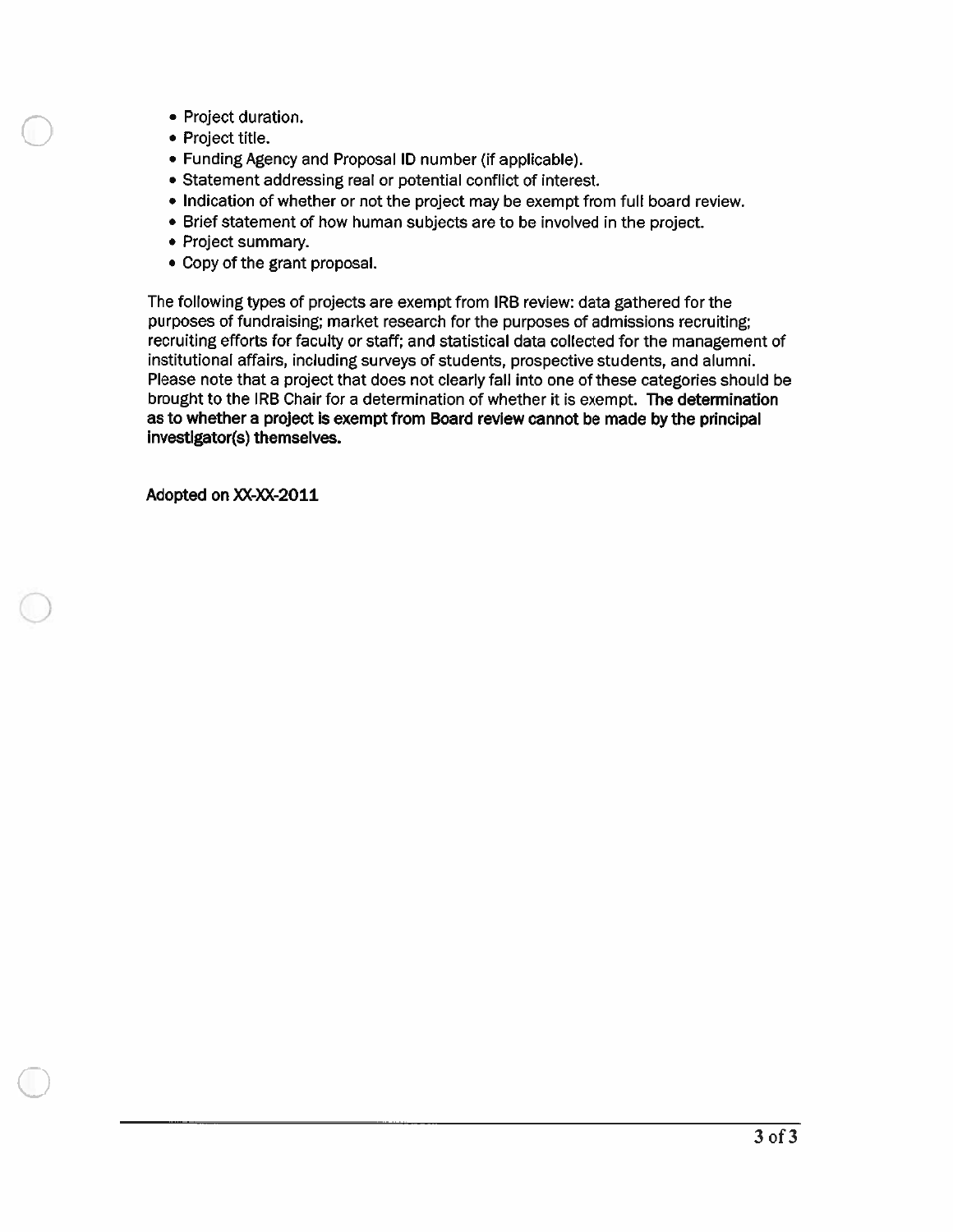# **BP 3560 Alcoholic Beverages**

# Reference:

**Business and Professions Code Section 25608** 

The District is authorized to enact administrative procedures as appropriate and permitted by law regarding serving alcoholic beverages on campus or at fund-raising events held to benefit non-profit corporations.

It shall be the policy of the Board that, in accordance with Board Policy BP 3550 Drug Free Environment and Drug Prevention Program, alcoholic beverages may not be possessed, sold, and/or consumed on District owned or operated properties except under the following circumstances:

When, with approval of the CEO, the alcoholic beverage is acquired, possessed, or used in connection with a course of credit, non-credit, or not for credit instruction.

When, with the approval of the CEO, the District recognizes the opportunities for the District to host events on campus and authorizes approval of alcoholic beverages on campus.

When, with the approval of the CEO, the alcoholic beverage is acquired, possessed, or used during fundraisers held to benefit a nonprofit corporation that has obtained an appropriate license. Such events shall, through appropriate administrative procedures, be approved in accordance with BP 6700 Civic Center and Other Facilities Use.

All activities and programs shall be conducted in a manner consistent with public peace and safety. Any person under the influence of intoxicating liquor shall be denied access to District owned or operated property and/or subject to enforcement of applicable laws.

Alcoholic beverages shall not be served on campus except in accordance with these administrative procedures.

See AP 3560 (will be created once BP is approved)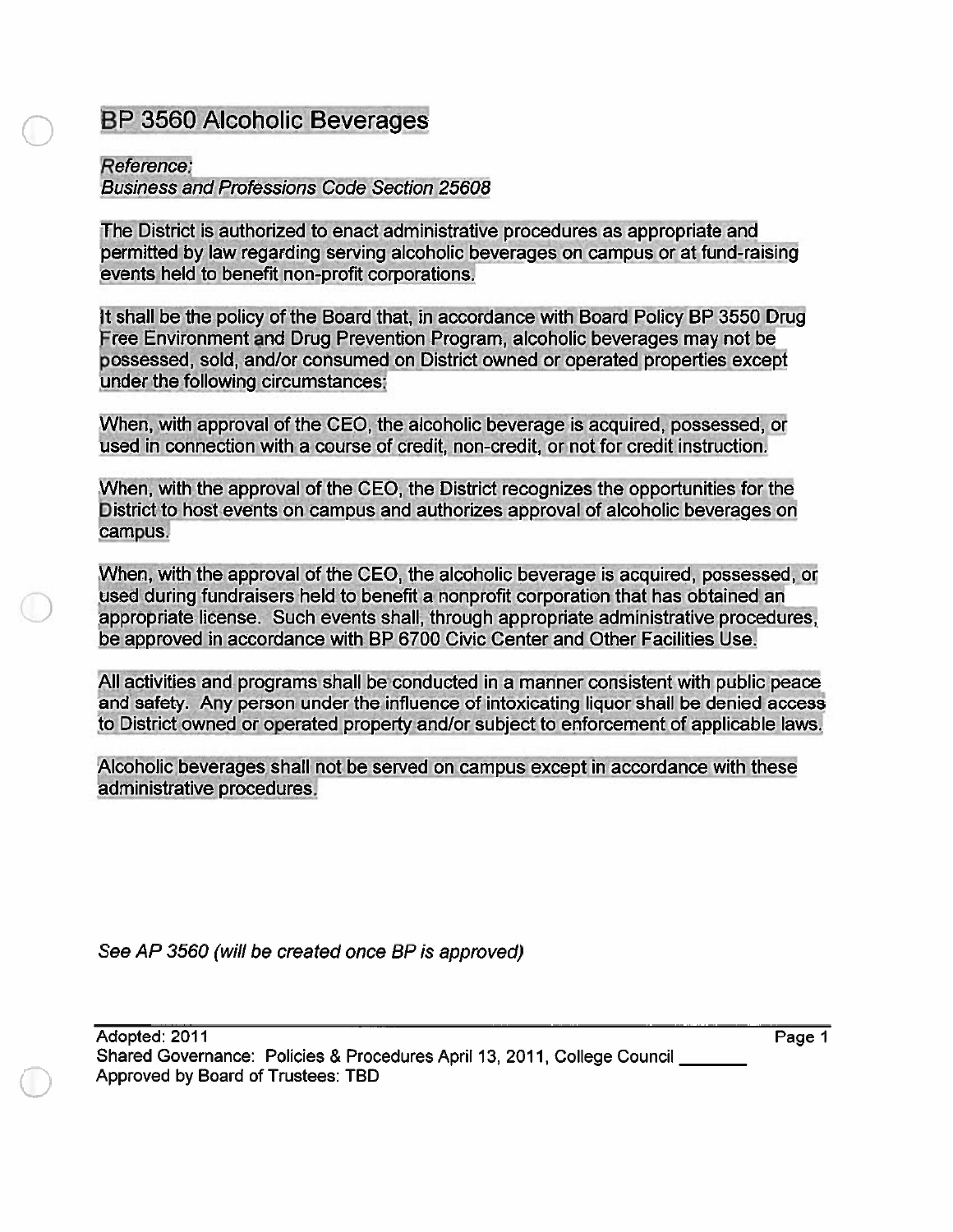# **CTA Counterproposal March 30, 2011**

District Counterproposal March 18, 2011 CTA initial proposal March 2, 2011

#### 15.15 **Default Course Assignment Procedure**

It is not the intent of this section to change the procedure for assignment of courses where the department or division has established procedures that meet the needs of the majority of the faculty members, the District and the students of Imperial Valley College. Further, it is recognized that in all cases the Vice President for Academic Services has the final say in course assignments during any semester or session in accordance with the sections enumerated above. Finally, the Association recognizes that the best practice in scheduling assignments is one that is reached through the collegial participation of all effected unit members and District administrative representatives. However, the following scheduling procedure shall prevail in cases where all efforts to reach consensus among unit members in the division have failed.

For each fall and spring semester and for the winter intersession and the summer session, the Deans and Department Chairpersons, under the direction of the Vice President for Academic Services and with consultation from Student Services, shall develop the list of projected course offerings, including dates, times, locations, and patterns, in each subject area that best fit the needs of the students.

Department Chairpersons will offer to all qualified unit members in their divisions or departments the opportunity to select a course assignment, utilizing a priority selection system based upon seniority. The procedure shall be as follows:

- $\mathbf{1}$ . All unit members in a given discipline will be ranked according to seniority, with the most senior person being granted rank 1, the second most senior person being granted rank 2, and so on.
- 2. Unit members who develop new courses (traditional and/or online) shall have the right of first refusal to teach the course, regardless of the unit member's seniority status. This right of first refusal shall only apply to the courses selected under section 3 below, and shall not apply to overload courses. The unit member may waive their right of first refusal to courses they created for two (2) consecutive academic years, including winter and summer sessions, college years one academic term consecutively before their right of first refusal terminates.

This right of first refusal shall be deemed to have been waived for the current semester if the unit member does not exercise his/her right prior to the finalization of the course schedule.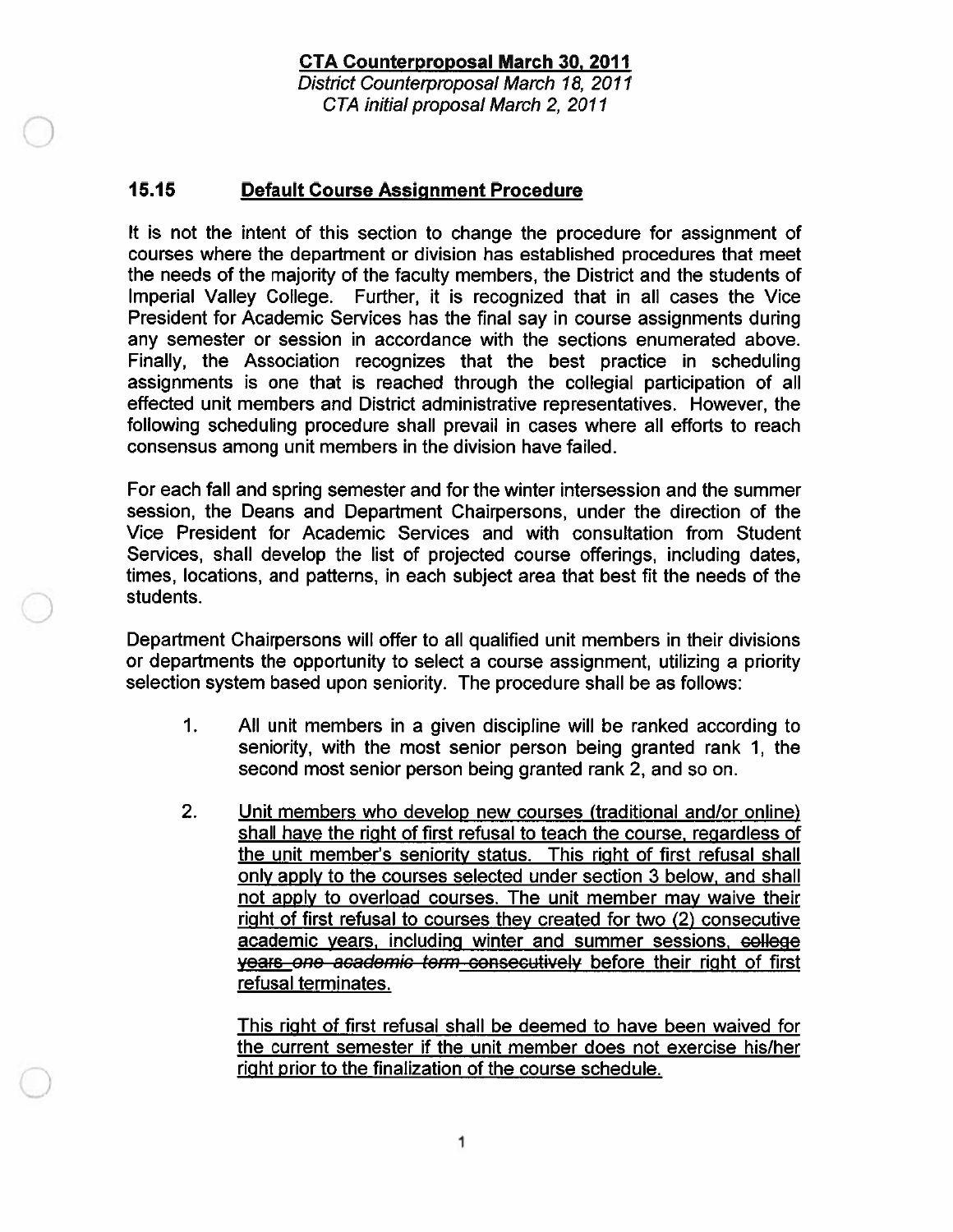# **CTA Counterproposal March 30, 2011**

District Counterproposal March 18, 2011 CTA initial proposal March 2, 2011

Upon development of the course schedule, the author of a new course shall notify the appropriate Dean of their right of first refusal within five (5) working days of the release of the schedule for review. Failure to notify the Dean will result in waiver of this right.

- $3<sub>1</sub>$ The list of courses in the discipline to be offered for that semester or session shall be offered first to the rank 1 member. **That** member will have the opportunity to select a maximum of five (5) courses, or fifteen (15) lecture units or the equivalent, for the fall or spring semesters, or two (2) courses, or six (6) units or the equivalent, for the winter or summer sessions, that s/he would like to teach.
- $\overline{\mathbf{4}}$ The list will then be passed on to all the remaining unit members in order, with each selecting courses as above.
- 5. Once all the unit members have selected their preferred courses, the list, if any courses are remaining, will return to the member ranked 1, who will then select one additional course as overload if desired.
- 6. The rounds will continue in order until all courses are selected. If any courses remain unselected, then the Department Chairperson will offer the courses to qualified unit members outside the discipline, if any, and/or part-time instructors as appropriate.

The following steps apply only during the selection process for winter intersession or summer session:

- $7<sub>1</sub>$ Any unit member who is not interested in teaching during a winter or summer session may elect to pass on the selection process. Choosing to pass in one session does not necessarily grant preference to a unit member in selecting courses in subsequent sessions.
- $8<sub>1</sub>$ If during the selection process for winter or summer sessions there are more unit members desiring classes then there are courses to be offered, the member who was the first person to be denied the opportunity to teach shall be ranked first for the next immediate session selection rotation, with all other unit members maintaining their same rankings relative to one another.
- 9. During the selection process for winter or summer sessions, documentation should be made of the order of selection and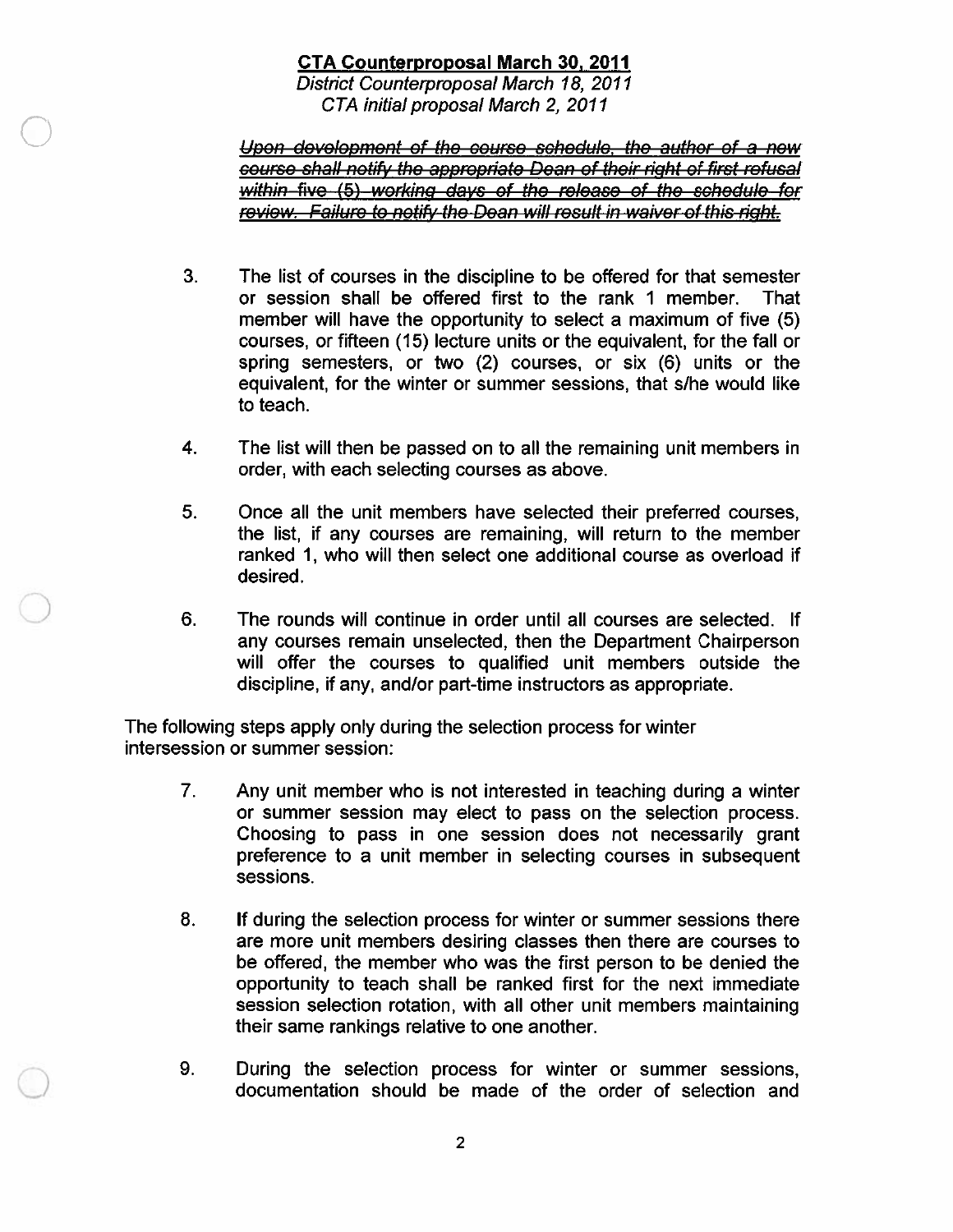# **CTA Counterproposal March 30, 2011**

District Counterproposal March 18, 2011 CTA initial proposal March 2, 2011

number of courses selected by each unit member for reference during future sessions.

 $10.$ During the preparation for the next summer session or winter intersession, the same selection procedure should be followed. However, the first person to select should now be the person who was originally ranked 2 in the previous selection, with the previously ranked 1 member moving to the last selection position. In cases where some unit members did not have the opportunity to select courses for the previous session, the first ranked person so excluded shall now be the first to select, with all other unit members maintaining their same rankings relative to one another.

Unit members who develop new courses (traditional and/or online) shall have the right of first refusal to teach the course, regardless of the unit member's seniority status.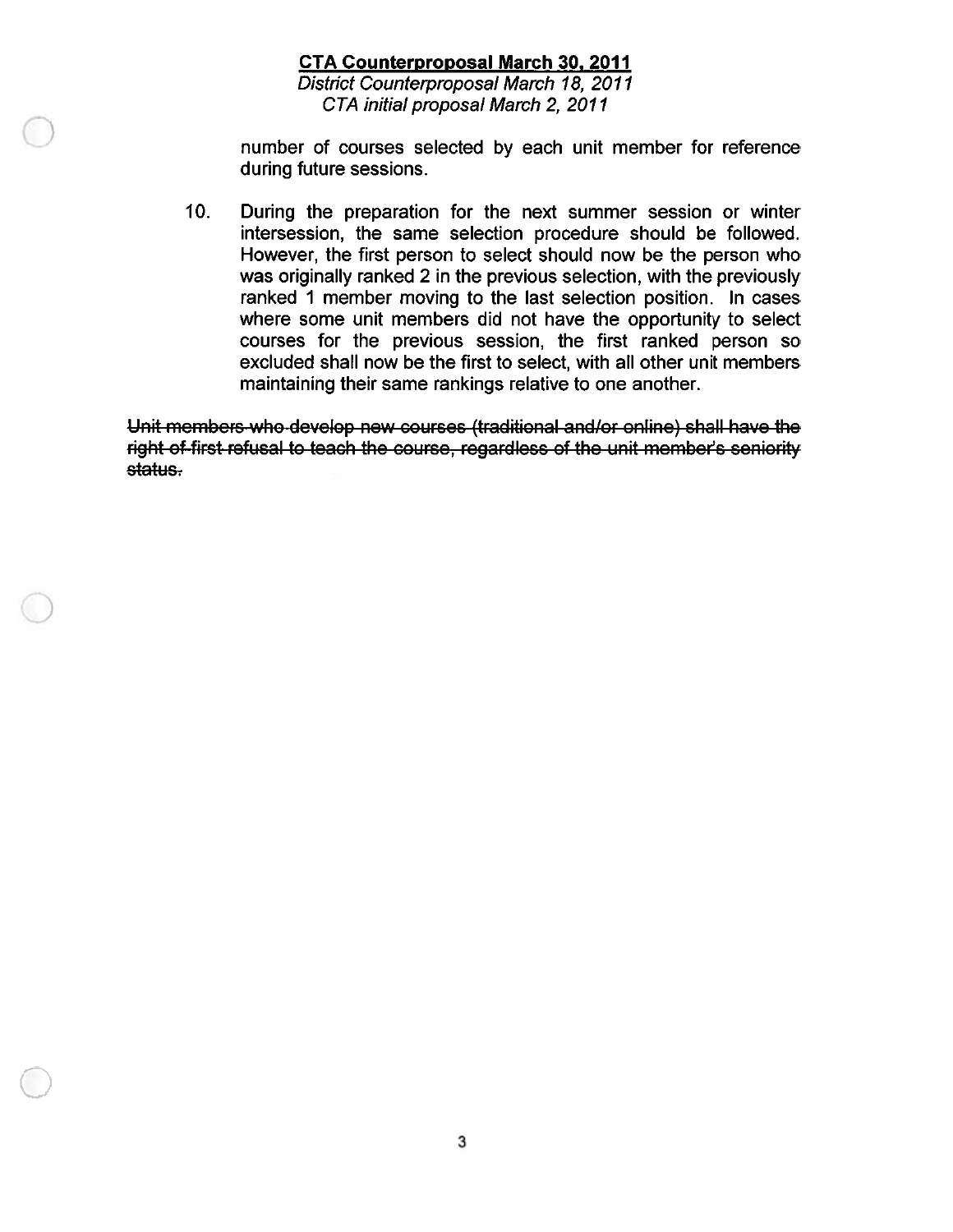### **CALIFORNIA COMMUNITY COLLEGES CHANCELLOR'S OFFICE Q STREET**

MENTO, CA 95811-6549 (916) 445-8752 http://www.cccco.edu



February 28, 2011

TO: **Chief Instructional Officers** 

FROM: Barry A. Russell Vice Chancellor of Academic Affairs

#### **SUBJECT: Flexible Calendar Planning and Certification for 2011-2012**

All colleges are required to complete information related to the Flexible Calendar Program and return the attached certification form, whether or not they participate in the Flexible Calendar Program. Failure to obtain approval for the Flexible Calendar Program by July 1, 2011, may impact your apportionment in 2011-12.

The Flexible Calendar Program provides in-lieu-of regular instruction time for faculty who teach apportionment generating courses to participate in development activities that are related to faculty, staff, student, and instructional improvement. Strategies for developing a successful Flexible Calendar Program can be found in the Guidelines for the Implementation of the Flexible Calendar Program, 2007 located on the Chancellor's Office web page at:

# http://www.cccco.edu/SystemOffice/Divisions/AcademicAffairs/FlexCalendar/Guidelines/tabid/ 760/Default.aspx

This year we will be using an online process to collect some of the data we previously had you send to us. The online Flexible Calendar Data Submission Form for the California Community Colleges process replaces forms FC-002, 003, and 004, which will no longer be used. Form FC-001 will continue to be used as the certification form and will need to be mailed with an original signature.

The flexible calendar coordinator for your college has been sent a separate e-mail with a unique link to the Flexible Calendar Data Submission Form for the Academic Year 2011-12. When they click on this link they will be able to enter the information for your college.

For your convenience please find attached the certification form needed to complete the process for the Flexible Calendar Program in 2011-12:

**FC-001** Flexible Calendar Certification Form

This form may also be located at the following URL: http://www.cccco.edu/ChancellorsOffice/Divisions/AcademicAffairs/FlexCalendar/Applications andForms/tabid/741/Default.aspx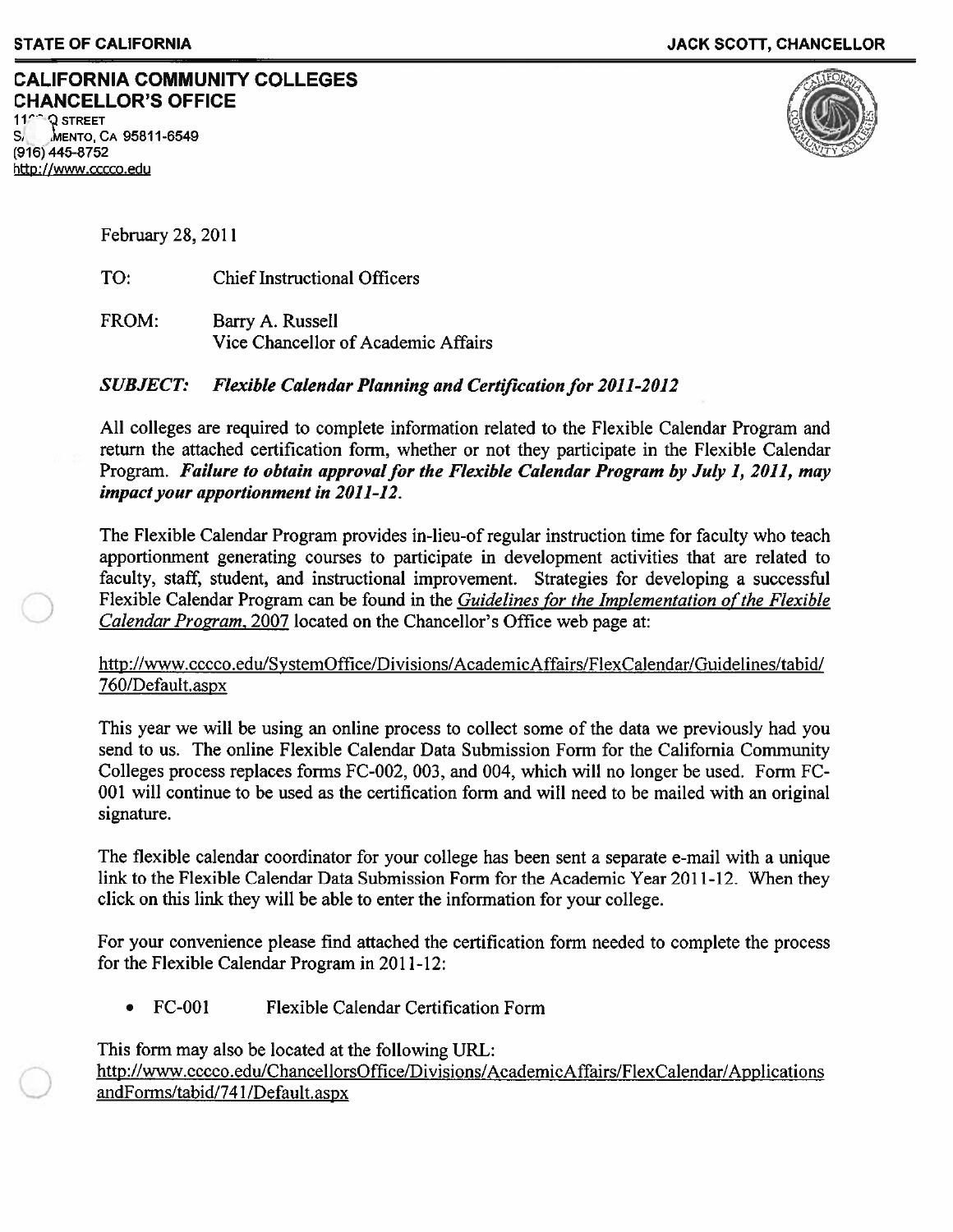**Flexible Calendar Planning and Certification for 2011-2012** February 28, 2011 Page 2

### **Requested Action:**

All colleges are required to complete the online survey and submit a certification form with original signature to the Chancellor's Office no later than June 15, 2011 and send it to:

> California Community Colleges Chancellor's Office Dean LeBaron Woodyard, Academic Affairs Division Attn: Flex Calendar Certification Processing 1102 Q Street Sacramento, CA 95811-6549

Please contact Dean Woodyard at 916.445.1780 or by email at lwoodyar@cccco.edu, should you have any questions or need further clarification.

Best wishes for a successful program.

cc: LeBaron Woodyard, Dean, Academic Affairs Stephanie Low, Dean, Curriculum and Instruction Elias Regalado, Specialist, Fiscal Services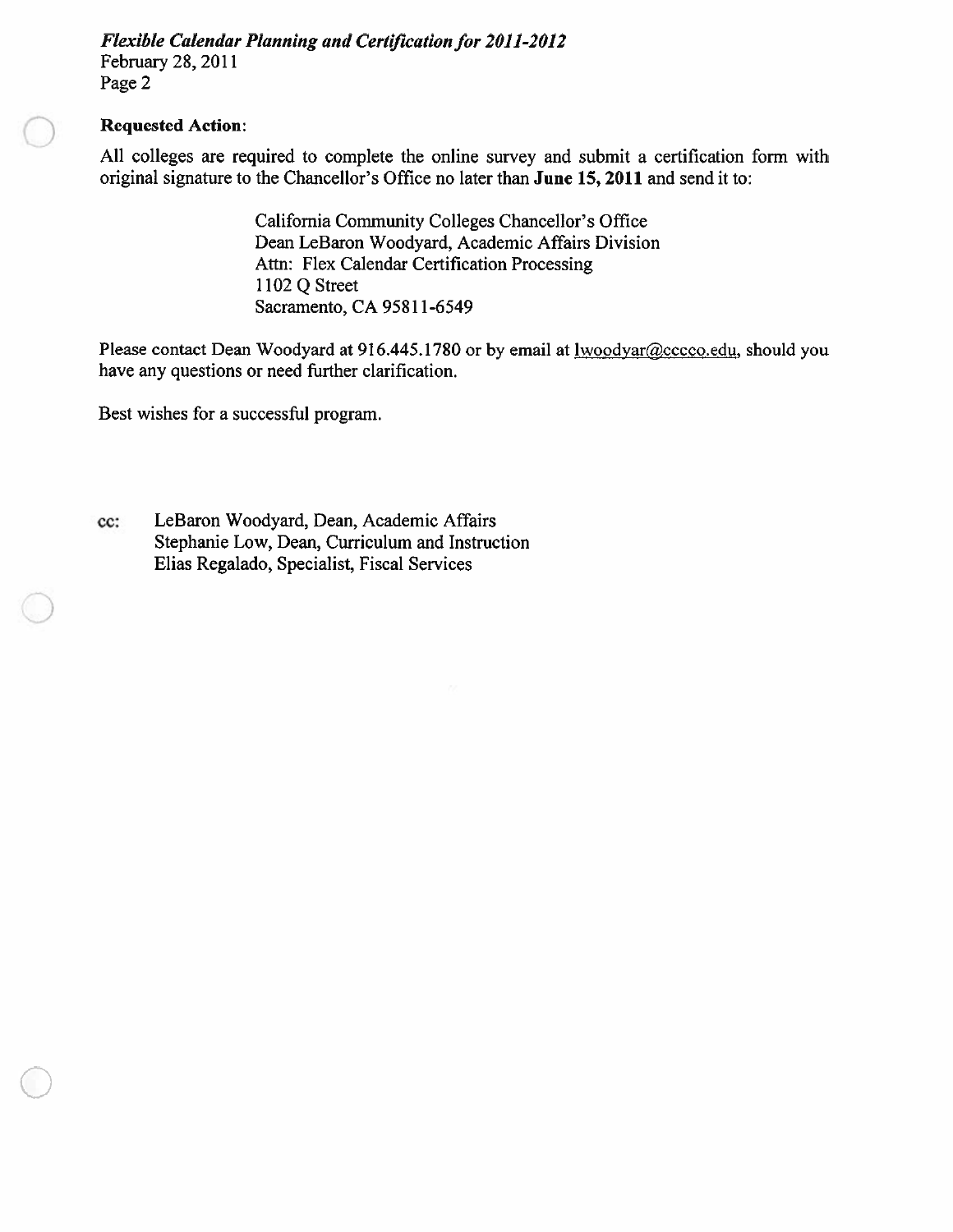# **Reorganization Survey Questions**

#### Response criteria for all questions: **Strongly Agree** Agree **No Opinion Disagree Strongly Disagree** These questions refer to the overall reorganization: The reorganization has effectively helped to meet IVC's mission. 1.

- $2.$ The role of the deans has been beneficial to the college.
- 3. The divisions as created for the reorganization have been beneficial to the college.
- 4. The role of division chairs has been beneficial to the college.
- 5. The faculty evaluations are being completed in a timely manner.
- 6. The deans have effectively resolved faculty issues within the divisions.
- 7. The overall cost of the reorganization has been acceptable.

## These questions refer to Deans:

- Are advocates of the institutional mission and goals. 1.
- $2.$ Contribute to a positive institutional climate that enhances the educational process and the academic environment.
- Demonstrate constructive administrative leadership. 3.
- 4. Promote community support and involvement.
- 5. Maintain a total perspective in reaching decisions.
- 6. Demonstrate organizational and planning skills before taking action.
- 7. Create a positive work environment which promotes high morale.
- Create a working environment that encourages others to strive for excellence. 8.
- 9. Demonstrate resourcefulness, imagination, and communication skills for accomplishing tasks.
- 10. Are accessible and open for input and/or inquiries.
- 11. Promote an atmosphere wherein diversity of opinion can exist.
- 12. Demonstrate effective problem-solving skills.
- 13. Treat faculty with fairness and respect.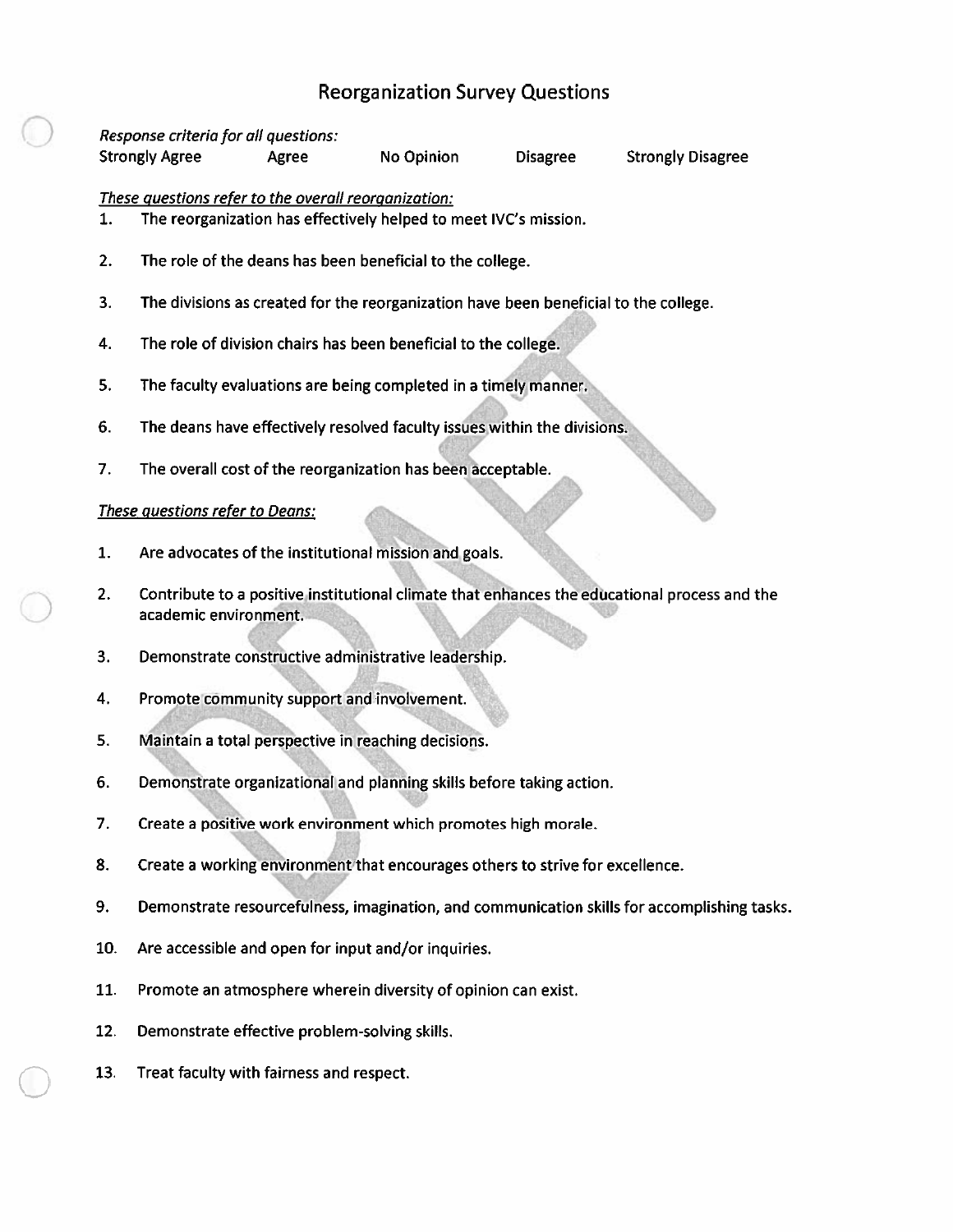#### These questions refer to Department Chairs:

- Are advocates of the institutional mission and goals. 1.
- $2.$ Contribute to a positive institutional climate that enhances the educational process and the academic environment.
- 3. Demonstrate constructive leadership.
- 4. Promote community support and involvement.
- 5. Maintain a total perspective in reaching decisions.
- 6. Demonstrate organizational and planning skills before taking action.
- $7.$ Create a positive work environment which promotes high morale.
- 8. Create a working environment that encourages others to strive for excellence.
- 9. Demonstrate resourcefulness, imagination, and communication skills for accomplishing tasks.
- 10. Are accessible and open for input and/or inquiries.
- 11. Promote an atmosphere wherein diversity of opinion can exist.
- 12. Demonstrate effective problem-solving skills.
- 13. Treat faculty with fairness and respect.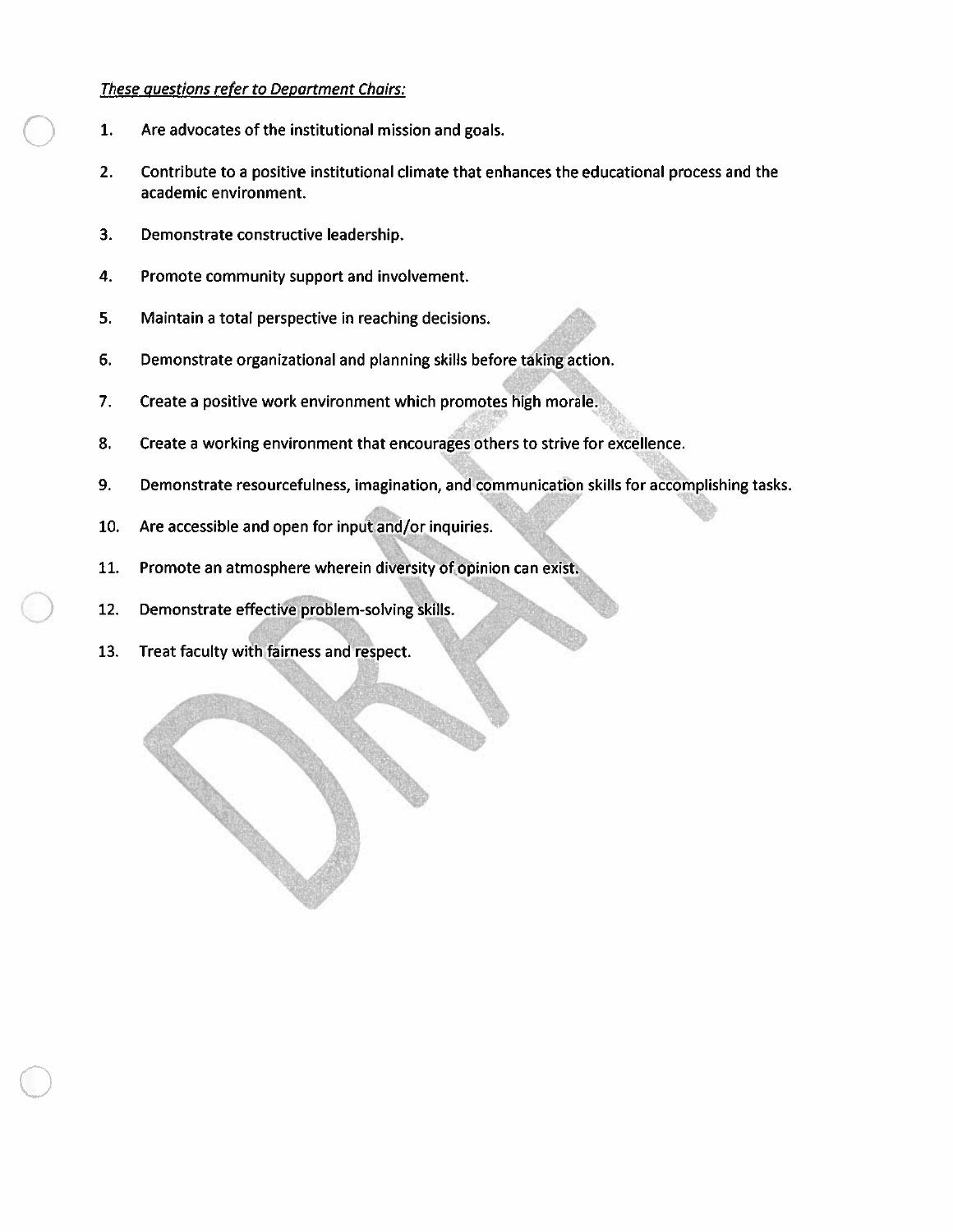# SECTION 3.0 ACADEMIC GUIDELINES

3.39 Faculty Ranking (Board Resolution No. 8051)

The procedures to determine full-time tenured faculty rank is determined by the following formula:

| POSITION            | YEARS OF FULL-TIME |
|---------------------|--------------------|
|                     | ACADEMIC SERVICE   |
|                     |                    |
| Instructor          | $0 - 4$            |
| Assistant Professor | $5 - R$            |
| Associate Professor | $9 - 12$           |
| Full Professor      | + ? 1              |